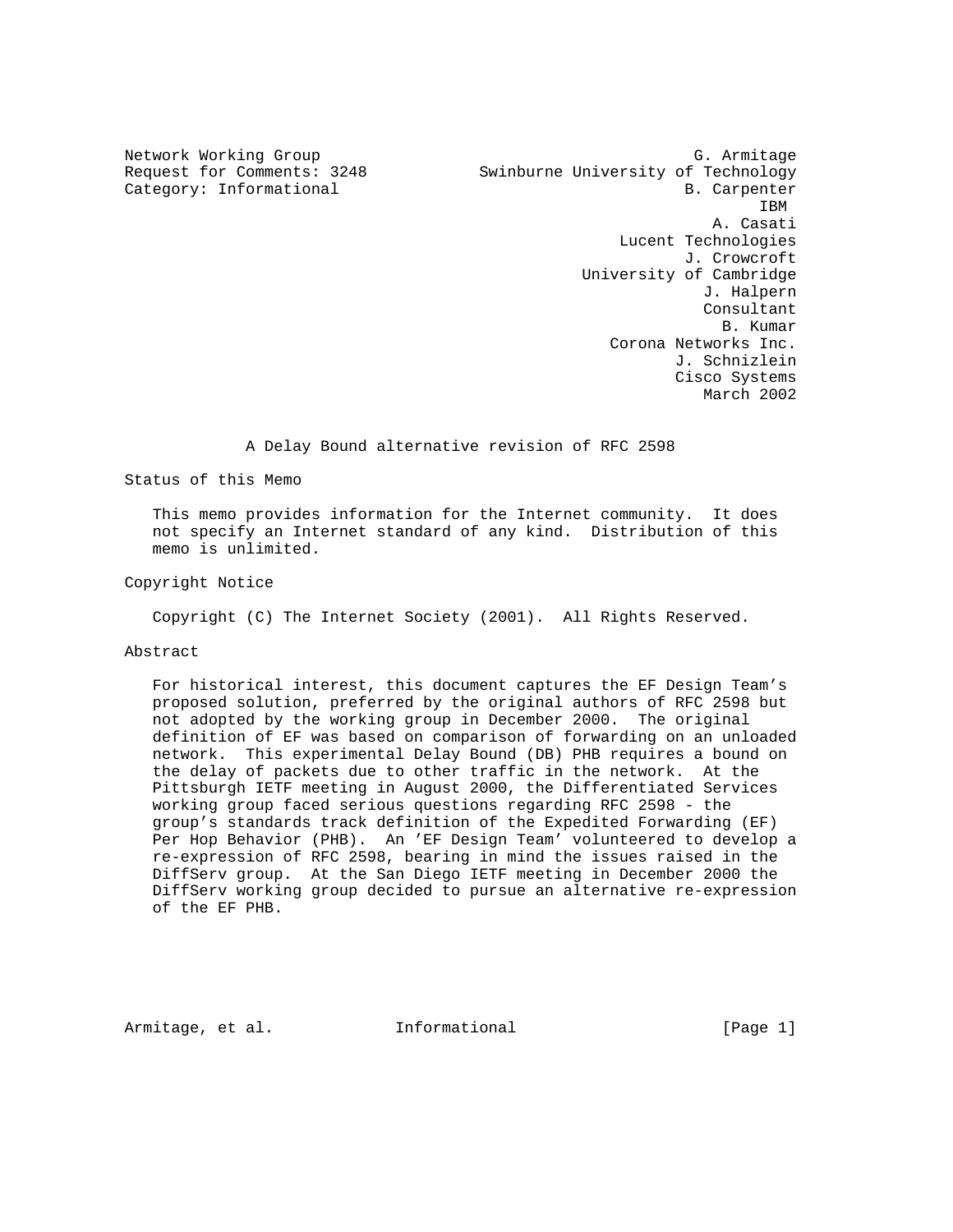## Specification of Requirements

 This document is for Informational purposes only. If implementors choose to experiment with the DB PHB, key words "MUST", "MUST NOT", "REQUIRED", "SHALL", "SHALL NOT", "SHOULD", "SHOULD NOT", "RECOMMENDED", "MAY", and "OPTIONAL" are interpreted as described in RFC 2119 [3].

1 Introduction

 RFC 2598 was the Differentiated Services (DiffServ) working group's first standards track definition of the Expedited Forwarding (EF) Per Hop Behavior (PHB) [1]. As part of the DiffServ working group's ongoing refinement of the EF PHB, various issues were raised with the text in RFC 2598 [2].

 After the Pittsburgh IETF meeting in August 2000, a volunteer 'EF design team' was formed (the authors of this document) to propose a new expression of the EF PHB. The remainder of this Informational document captures our feedback to the DiffServ working group at the San Diego IETF in December 2000. Our solution focussed on a Delay Bound (DB) based re-expression of RFC 2598 which met the goals of RFC 2598's original authors. The DiffServ working group ultimately chose an alternative re-expression of the EF PHB text, developed by the authors of [2] and revised to additionally encompass our model described here.

 Our proposed Delay Bound solution is archived for historical interest. Section 2 covers the minimum, necessary and sufficient description of what we believed qualifies as 'DB' behavior from a single node. Section 3 then discusses a number of issues and assumptions made to support the definition in section 2.

2. Definition of Delay Bound forwarding

 For a traffic stream not exceeding a particular configured rate, the goal of the DB PHB is a strict bound on the delay variation of packets through a hop.

 This section will begin with the goals and necessary boundary conditions for DB behavior, then provide a descriptive definition of DB behavior itself, discuss what it means to conform to the DB definition, and assign the experimental DB PHB code point.

Armitage, et al. 1nformational 1999 [Page 2]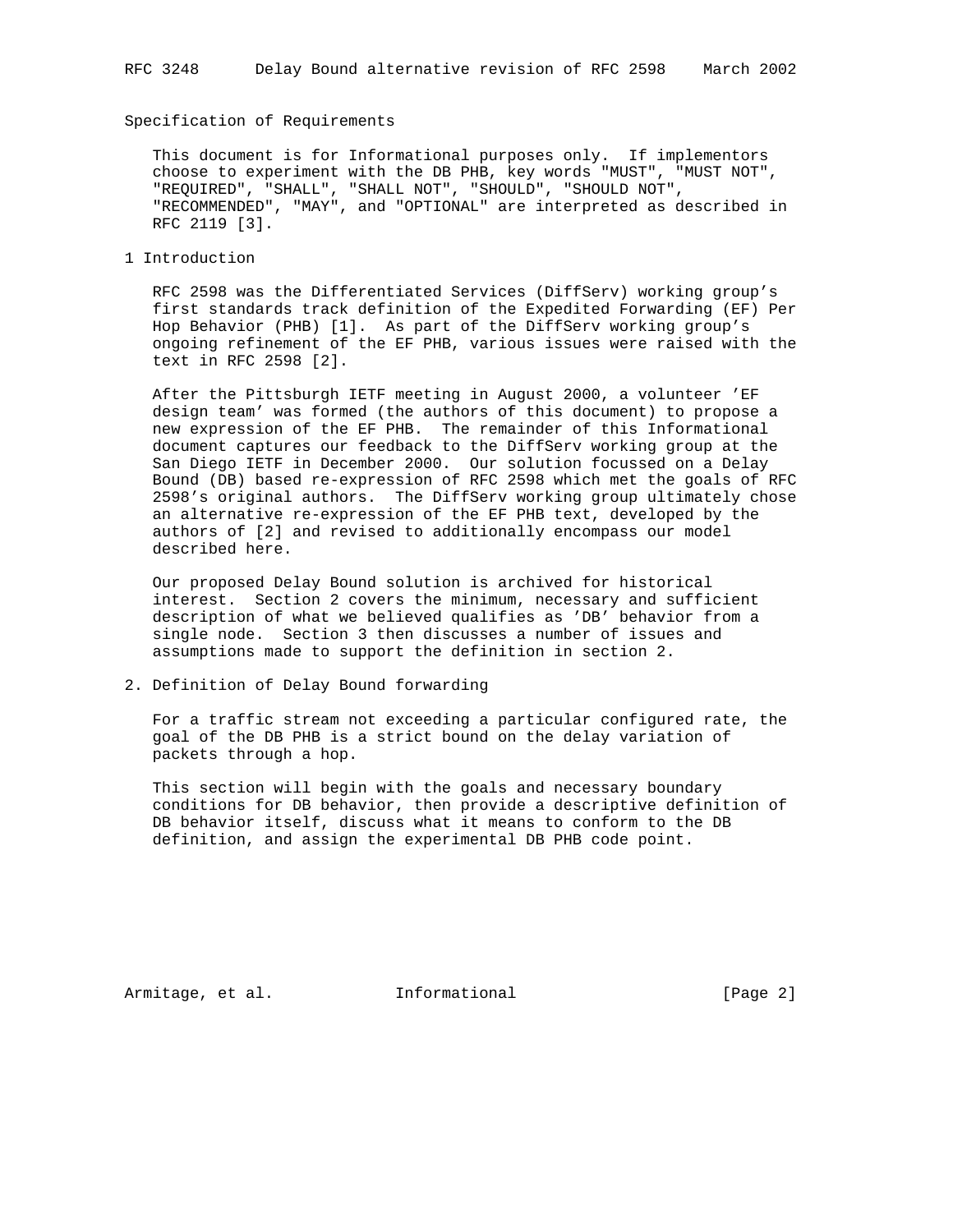## 2.1 Goal and Scope of DB

 For a traffic stream not exceeding a configured rate the goal of the DB PHB is a strict bound on the delay variation of packets through a hop.

 Traffic MUST be policed and/or shaped at the source edge (for example, on ingress to the DS-domain as discussed in RFC 2475 [5]) in order to get such a bound. However, specific policing and/or shaping rules are outside the scope of the DB PHB definition. Such rules MUST be defined in any per-domain behaviors (PDBs) composed from the DB PHB.

 A device (hop) delivers DB behavior to appropriately marked traffic received on one or more interfaces (marking is specified in section 2.4). A device SHALL deliver the DB behavior on an interface to DB marked traffic meeting (i.e. less than or equal) a certain arrival rate limit R.

 If more DB traffic arrives than is acceptable, the device is NOT REQUIRED to deliver the DB behavior. However, although the original source of DB traffic will be shaped, aggregation and upstream jitter ensure that the traffic arriving at any given hop cannot be assumed to be so shaped. Thus a DB implementation SHOULD have some tolerance for burstiness - the ability to provide EF behavior even when the arrival rate exceeds the rate limit R.

 Different DB implementations are free to exhibit different tolerance to burstiness. (Burstiness MAY be characterized in terms of the number of back-to-back wire-rate packets to which the hop can deliver DB behavior. However, since the goal of characterizing burstiness is to allow useful comparison of DB implementations, vendors and users of DB implementations MAY choose to utilize other burstiness metrics.)

 The DB PHB definition does NOT mandate or recommend any particular method for achieving DB behavior. Rather, the DB PHB definition identifies parameters that bound the operating range(s) over which an implementation can deliver DB behavior. Implementors characterize their implementations using these parameters, while network designers and testers use these parameters to assess the utility of different DB implementations.

2.2 Description of DB behavior

 For simplicity the definition will be explained using an example where traffic arrives on only one interface and is destined for another (single) interface.

Armitage, et al. 1nformational 1999 [Page 3]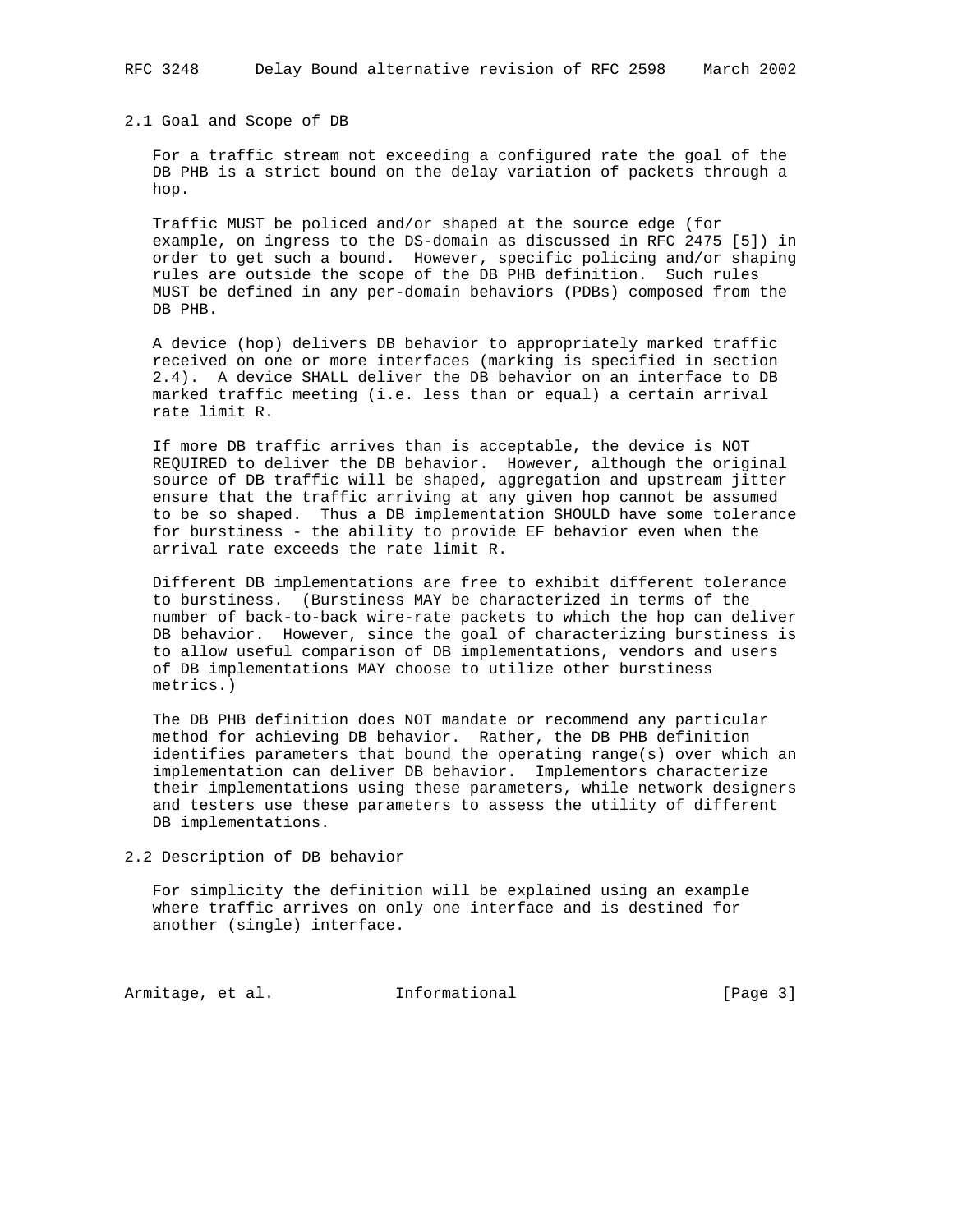The crux of this definition is that the difference in time between when a packet might have been delivered, and when it is delivered, will never exceed a specifiable bound.

 Given an acceptable (not exceeding arrival rate limit R) stream of DB packets arriving on an interface:

There is a time sequence  $E(i)$  when these packets would be delivered at the output interface in the absence of competing traffic. That is, E(i) are the earliest times that the packets could be delivered by the device.

 In the presence of competing traffic, the packets will be delayed to some later time D(i).

 Competing traffic includes all DB traffic arriving at the device on other ports, and all non-DB traffic arriving at the device on any port.

DB is defined as the behavior which ensures, for all i, that:

 $D(i) - E(i) \leq S * MTU/R.$ 

 MTU is the maximum transmission unit (packet size) of the output. R is the arrival rate that the DB device is prepared to accept on this interface.

Note that  $D(i)$  and  $E(i)$  simply refer to the times of what can be thought of as "the same packet" under the two treatments (with and without competing traffic).

 The score, S, is a characteristic of the device at the rate, R, in order to meet this defined bound. This score, preferably a small constant, depends on the scheduling mechanism and configuration of the device.

2.3 Conformance to DB behavior

 An implementation need not conform to the DB specification over an arbitrary range of parameter values. Instead, implementations MUST specify the rates, R, and scores S, for which they claim conformance with the DB definition in section 2.2, and the implementation specific configuration parameters needed to deliver conformant behavior. An implementation SHOULD document the traffic burstiness it can tolerate while still providing DB behavior.

Armitage, et al. 1nformational 1999 [Page 4]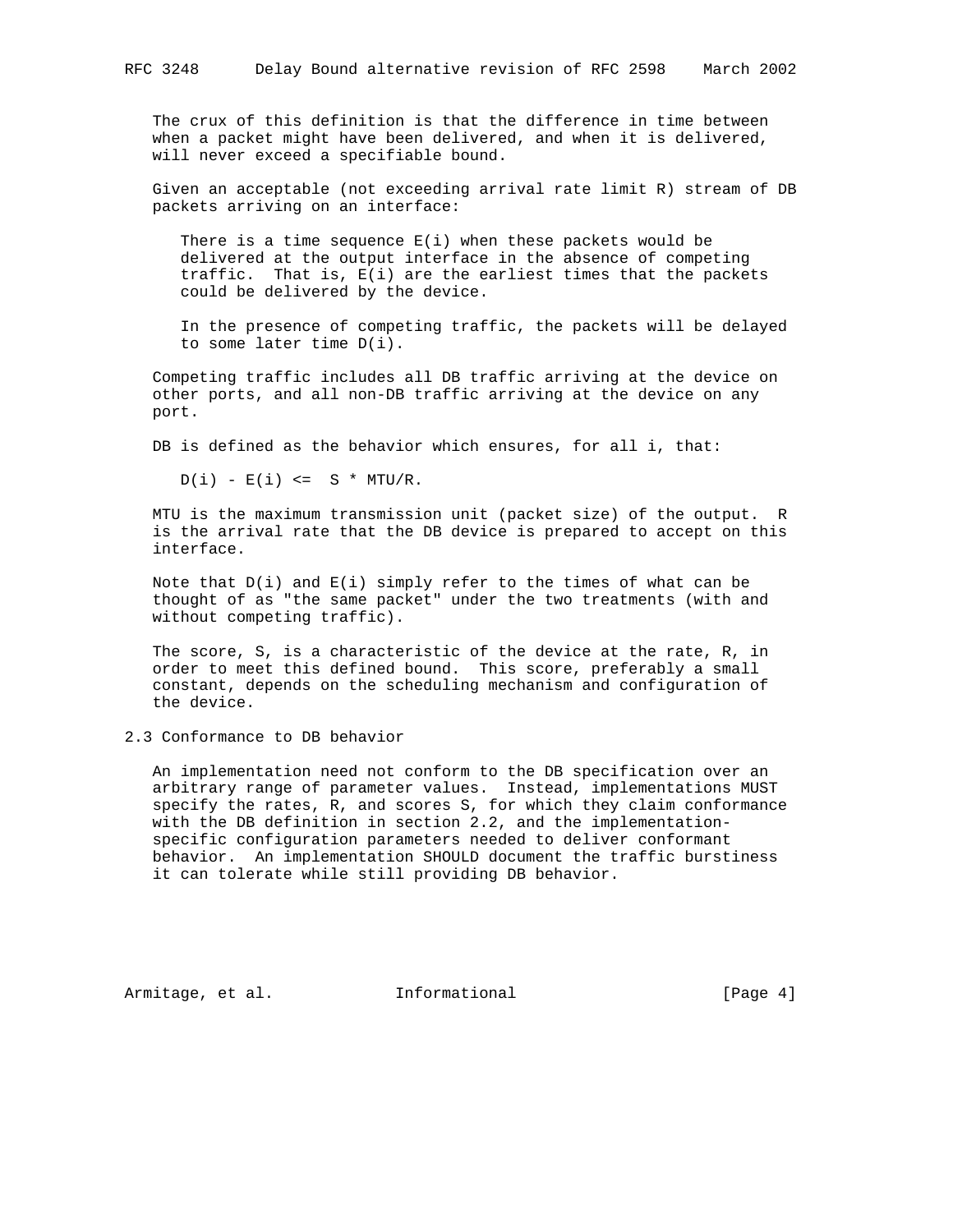The score, S, and configuration parameters depend on the implementation error from an ideal scheduler. Discussion of the ability of any particular scheduler to provide DB behavior, and the conditions under which it might do so, is outside the scope of this document.

 The implementor MAY define additional constraints on the range of configurations in which DB behavior is delivered. These constraints MAY include limits on the total DB traffic across the device, or total DB traffic targeted at a given interface from all inputs.

 This document does not specify any requirements on DB implementation's values for R, S, or tolerable burstiness. These parameters will be bounded by real-world considerations such as the actual network being designed and the desired PDB.

2.4 Marking for DB behavior

 One or more DiffServ codepoint (DSCP) value may be used to indicate a requirement for DB behavior [4].

 By default we suggest an 'experimental' DSCP of 101111 be used to indicate that DB PHB is required.

3. Discussion

 This section discusses some issues that might not be immediately obvious from the definition in section 2.

3.1 Mutability

 Packets marked for DB PHB MAY be remarked at a DS domain boundary only to other codepoints that satisfy the DB PHB. Packets marked for DB PHBs SHOULD NOT be demoted or promoted to another PHB by a DS domain.

3.2 Tunneling

 When DB packets are tunneled, the tunneling packets must be marked as DB.

3.3 Interaction with other PHBs

 Other PHBs and PHB groups may be deployed in the same DS node or domain with the DB PHB as long as the requirement of section 2 is met.

Armitage, et al. 1nformational [Page 5]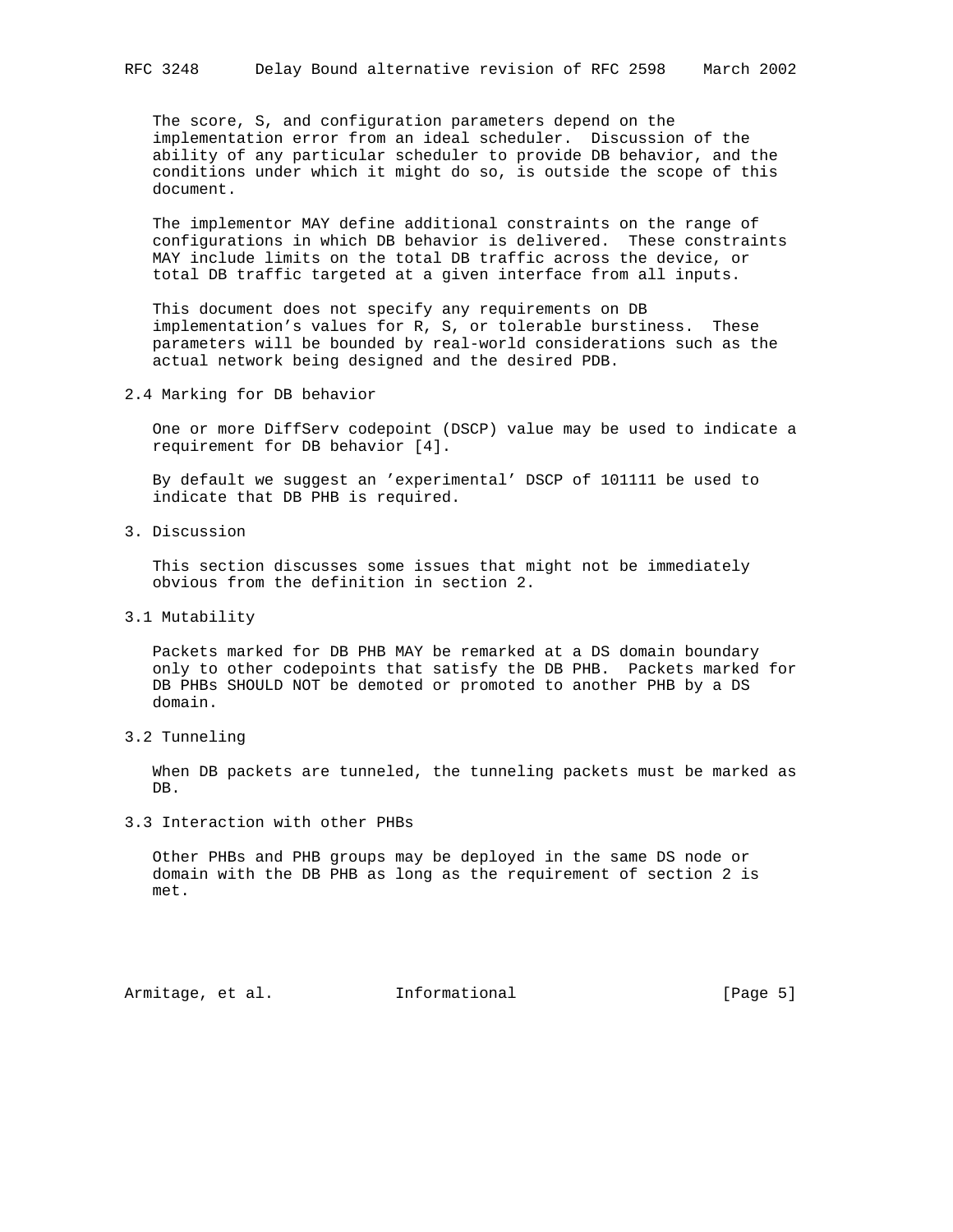## 3.4 Output Rate not specified

 The definition of DB behavior given in section 2 is quite explicitly given in terms of input rate R and output delay variation  $D(i)$  - E(i). A scheduler's output rate does not need to be specified, since (by design) it will be whatever is needed to achieve the target delay variation bounds.

# 3.5 Jitter

 Jitter is not the bounded parameter in DB behavior. Jitter can be understood in a number of ways, for example the variability in inter-packet times from one inter-packet interval to the next. However, DB behavior aims to bound a related but different parameter - the variation in delay between the time packets would depart in the absence of competing  $\text{traffic}, E(i)$ , and when they would depart in the presence of competing traffic, D(i).

# 3.6 Multiple Inputs and/or Multiple Outputs

 The definition of 'competing traffic' in section 2.2 covers both the single input/single output case and the more general case where DB traffic is converging on a single output port from multiple input ports. When evaluating the ability of an DB device to offer DB behavior to traffic arriving on one port, DB traffic arriving on other ports is factored in as competing traffic.

 When considering DB traffic from a single input that is leaving via multiple ports, it is clear that the behavior is no worse than if all of the traffic could be leaving through each one of those ports individually (subject to limits on how much is permitted).

3.7 Fragmentation and Rate

 Where an ingress link has an MTU higher than that of an egress link, it is conceivable packets may be fragmented as they pass through a Diffserv hop. However, the unpredictability of fragmentation is significantly counter to the goal of providing controllable QoS. Therefore we assume that fragmentation of DB packets is being avoided (either through some form of Path MTU discovery, or configuration), and does not need to be specifically considered in the DB behavior definition.

Armitage, et al. **Informational** [Page 6]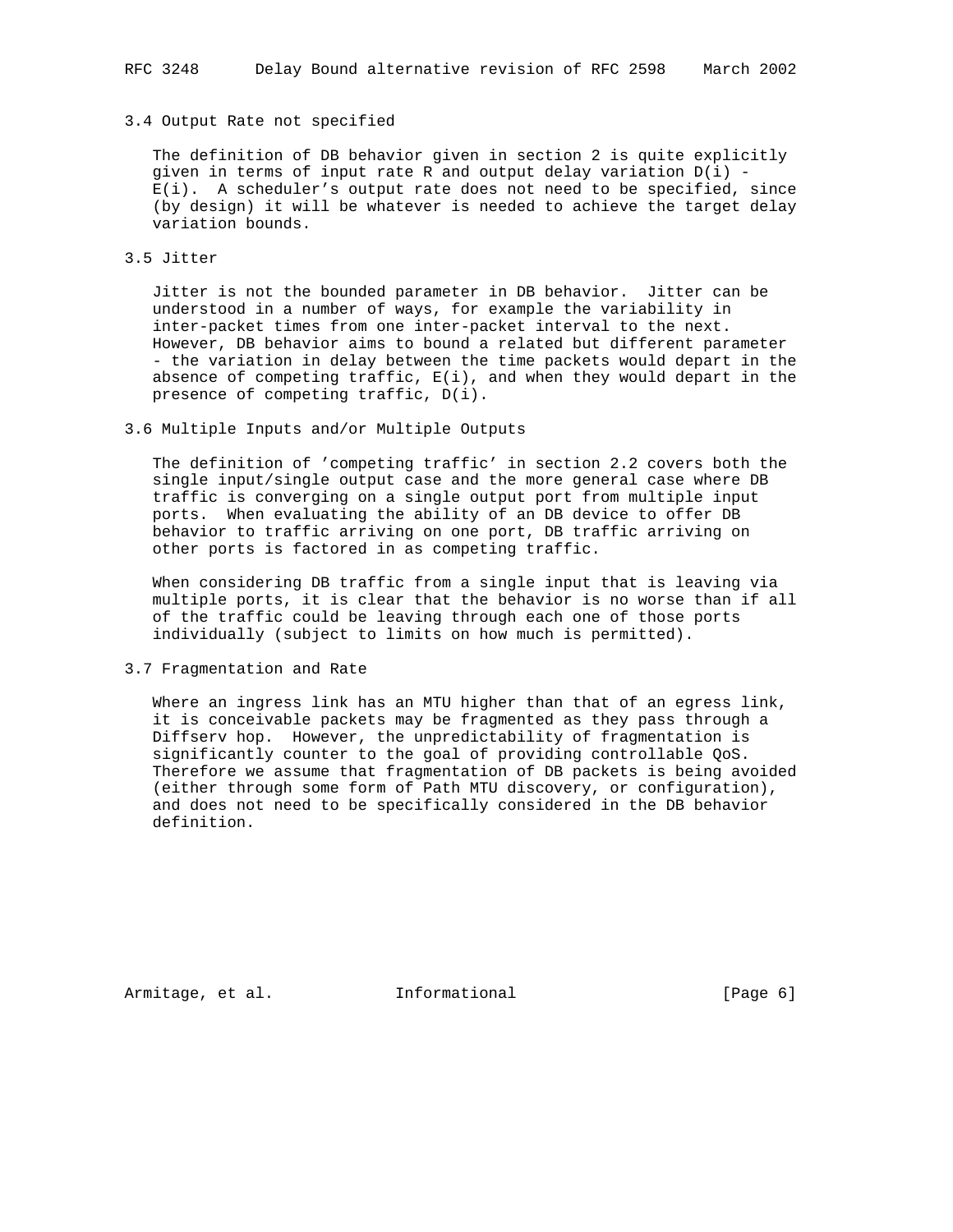# 3.8 Interference with other traffic

 If the DB PHB is implemented by a mechanism that allows unlimited preemption of other traffic (e.g., a priority queue), the implementation MUST include some means to limit the damage DB traffic could inflict on other traffic. This will be reflected in the DB device's burst tolerance described in section 2.1.

## 3.9 Micro flow awareness

 Some DB implementations may choose to provide queuing and scheduling at a finer granularity, (for example, per micro flow), than is indicated solely by the packet's DSCP. Such behavior is NOT precluded by the DB PHB definition. However, such behavior is also NOT part of the DB PHB definition. Implementors are free to characterize and publicize the additional per micro flow capabilities of their DB implementations as they see fit.

3.10 Arrival rate 'R'

 In the absence of additional information, R is assumed to be limited by the slowest interface on the device.

 In addition, an DB device may be characterized by different values of R for different traffic flow scenarios (for example, for traffic aimed at different ports, total incoming R, and possibly total per output port incoming R across all incoming interfaces).

4. IANA Considerations

 This document suggests one experimental codepoint, 101111. Because the DSCP is taken from the experimental code space, it may be re-used by other experimental or informational DiffServ proposals.

5. Conclusion.

 This document defines DB behavior in terms of a bound on delay variation for traffic streams that are rate shaped on ingress to a DS domain. Two parameters - capped arrival rate (R) and a 'score' (S), are defined and related to the target delay variation bound. All claims of DB 'conformance' for specific implementations of DB behavior are made with respect to particular values for R, S, and the implementation's ability to tolerate small amounts of burstiness in the arriving DB traffic stream.

Armitage, et al. 1nformational [Page 7]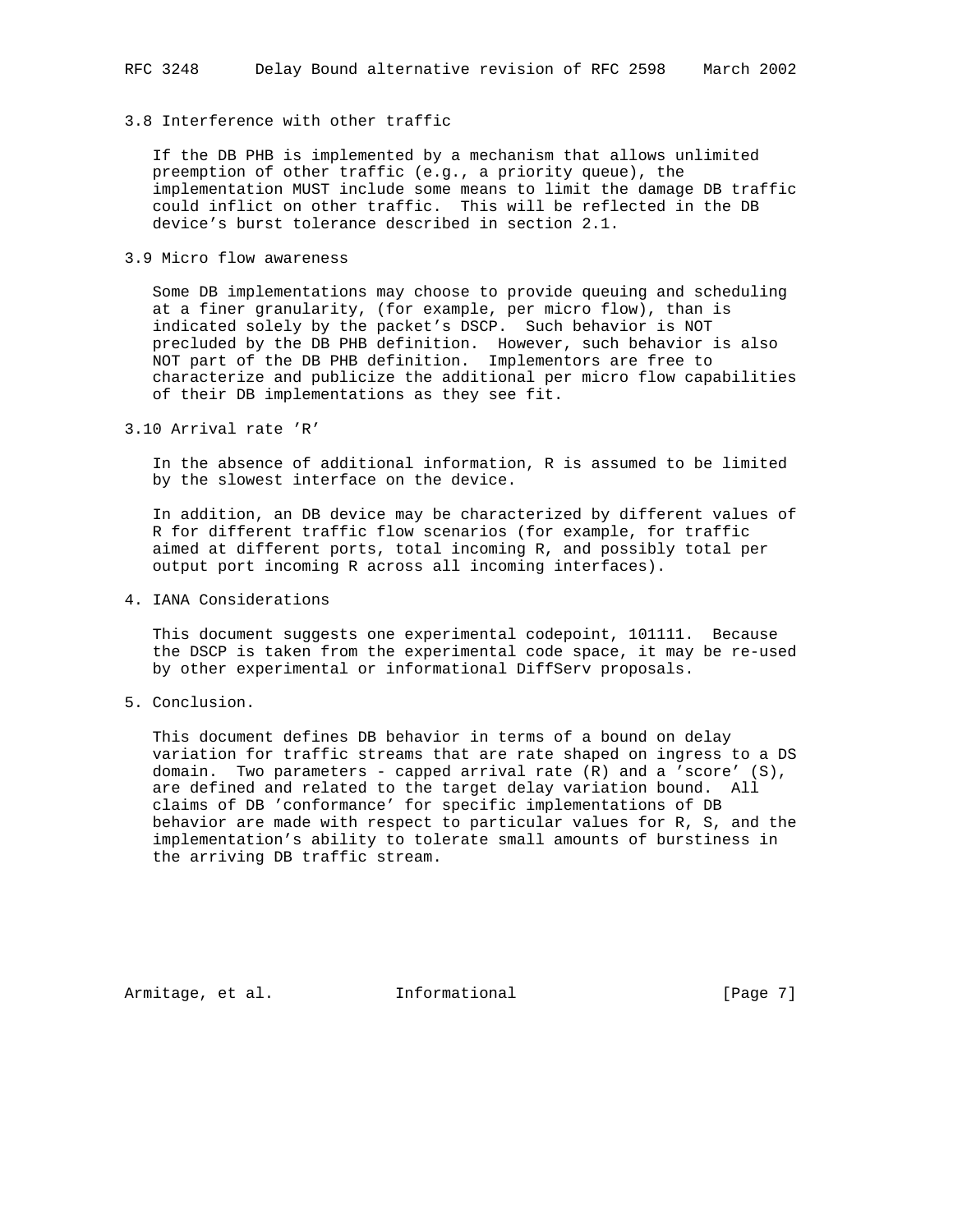### Security Considerations

 To protect itself against denial of service attacks, the edge of a DS domain MUST strictly police all DB marked packets to a rate negotiated with the adjacent upstream domain (for example, some value less than or equal to the capped arrival rate R). Packets in excess of the negotiated rate MUST be dropped. If two adjacent domains have not negotiated an DB rate, the downstream domain MUST use 0 as the rate (i.e., drop all DB marked packets).

 Since PDBs constructed from the DB PHB will require that the upstream domain police and shape DB marked traffic to meet the rate negotiated with the downstream domain, the downstream domain's policer should never have to drop packets. Thus these drops (or a summary of these drops) SHOULD be noted (e.g., via rate-limited SNMP traps) as possible security violations or serious misconfiguration.

 Overflow events on an DB queue MAY also be logged as indicating possible denial of service attacks or serious network misconfiguration.

# Acknowledgments

 This document is the product of the volunteer 'EF Resolve' design team, building on the work of V. Jacobson, K. Nichols, K. Poduri [1] and clarified through discussions with members of the DiffServ working group (particularly the authors of [2]). Non-contentious text (such as the use of DB with tunnels, the security considerations, etc.) were drawn directly from equivalent text in RFC 2598.

Intellectual Properties Considerations

 To establish whether any considerations apply to the idea expressed in this document, readers are encouraged to review notices filed with the IETF and stored at:

http://www.ietf.org/ipr.html

Armitage, et al. 1nformational [Page 8]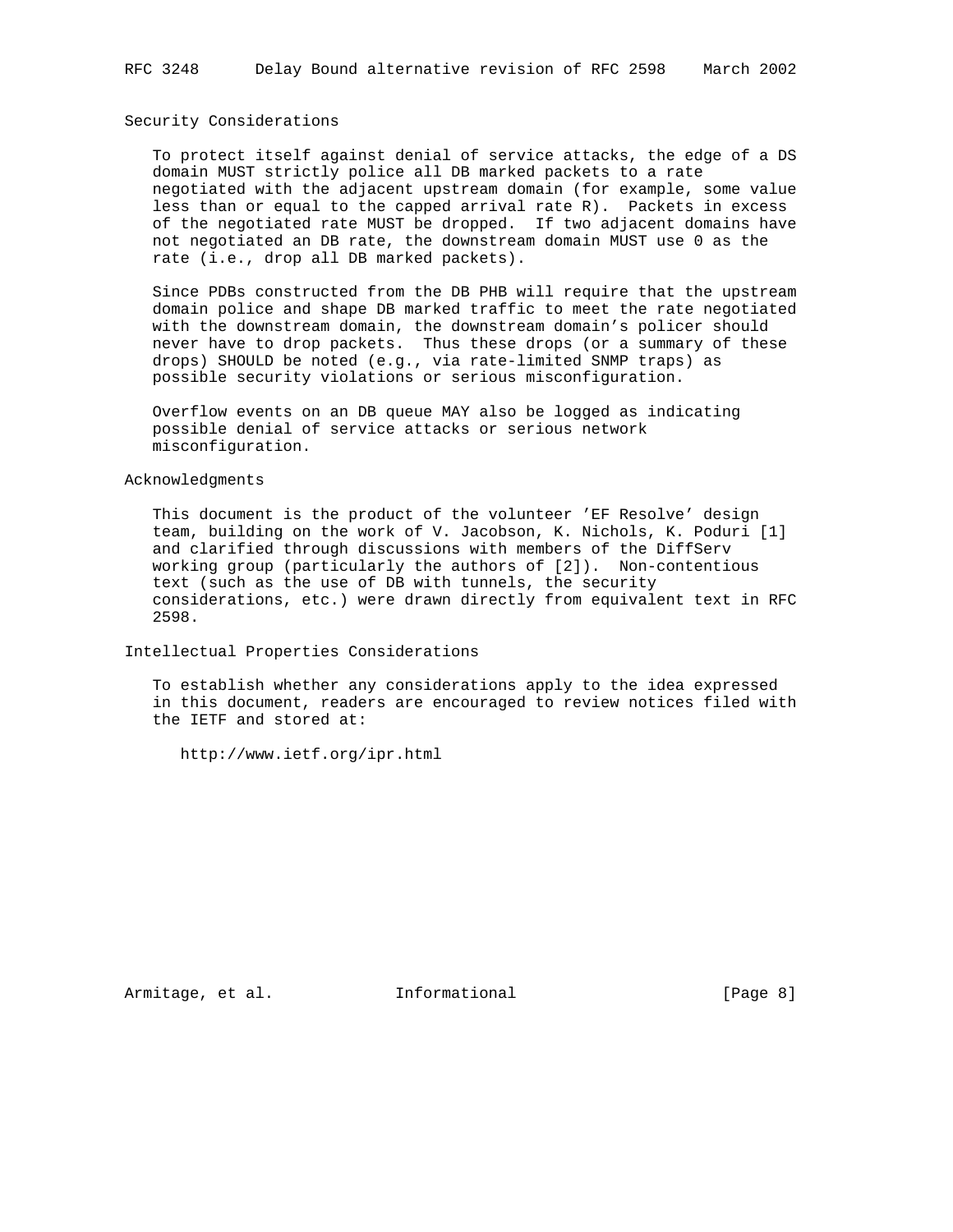### References

- [1] Jacobson, V., Nichols, K. and K. Poduri, "An Expedited Forwarding PHB", RFC 2598, June 1999.
- [2] Davie, B., Charny, A., Baker, F., Bennett, J.C.R., Benson, K., Le Boudec, J.Y., Chiu, A., Courtney, W., Davari, S., Firoiu, V., Kalmanek, C., Ramakrishnan, K. and D. Stiliadis, "An Expedited Forwarding PHB (Per-Hop Behavior)", RFC 3246, March 2002.
- [3] Bradner, S., "Key words for use in RFCs to Indicate Requirement Levels", BCP 14, RFC 2119, March 1997.
- [4] Nichols, K., Blake, S., Baker, F. and D. Black, "Definition of the Differentiated Services Field (DS Field) in the IPv4 and IPv6 Headers", RFC 2474, December 1998.
- [5] Black, D., Blake, S., Carlson, M., Davies, E., Wang, Z. and W. Weiss, "An Architecture for Differentiated Services", RFC 2475, December 1998.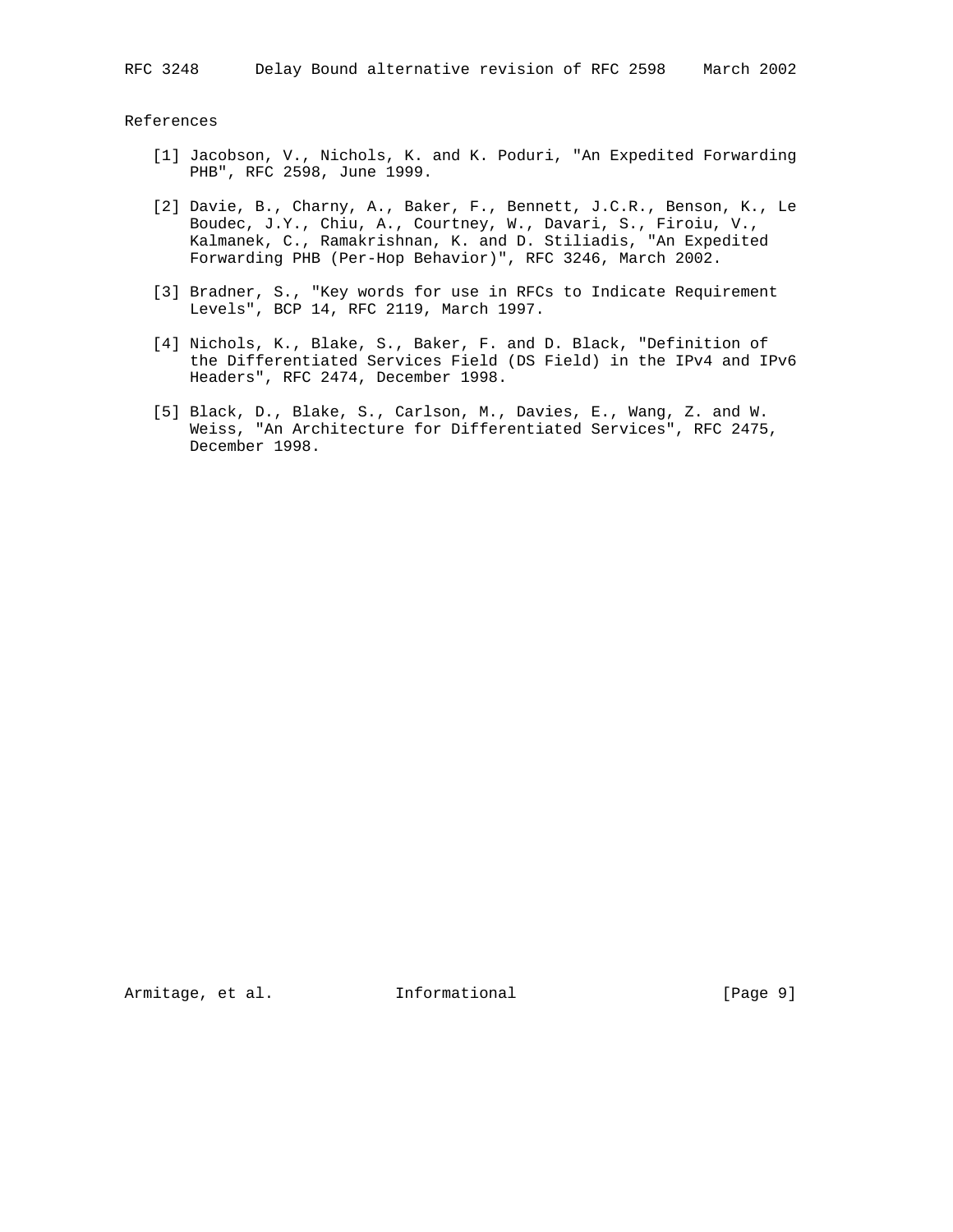Authors (volunteer EF Design Team members)

 Grenville Armitage Center for Advanced Internet Architectures Swinburne University of Technology, Melbourne, Australia EMail: garmitage@swin.edu.au

 Brian E. Carpenter (team observer, WG co-chair) IBM Zurich Research Laboratory Saeumerstrasse 4 8803 Rueschlikon Switzerland EMail: brian@hursley.ibm.com

 Alessio Casati Lucent Technologies Swindon, WI SN5 7DJ United Kingdom EMail: acasati@lucent.com

 Jon Crowcroft Marconi Professor of Communications Systems University of Cambridge Computer Laboratory William Gates Building J J Thomson Avenue Cambridge CB3 0FD Phone: +44 (0)1223 763633 EMail: Jon.Crowcroft@cl.cam.ac.uk

 Joel M. Halpern P. O. Box 6049 Leesburg, VA 20178 Phone: 1-703-371-3043 EMail: jmh@joelhalpern.com

 Brijesh Kumar Corona Networks Inc., 630 Alder Drive, Milpitas, CA 95035 EMail: brijesh@coronanetworks.com

 John Schnizlein Cisco Systems 9123 Loughran Road Fort Washington, MD 20744 EMail: john.schnizlein@cisco.com

Armitage, et al. **Informational** [Page 10]